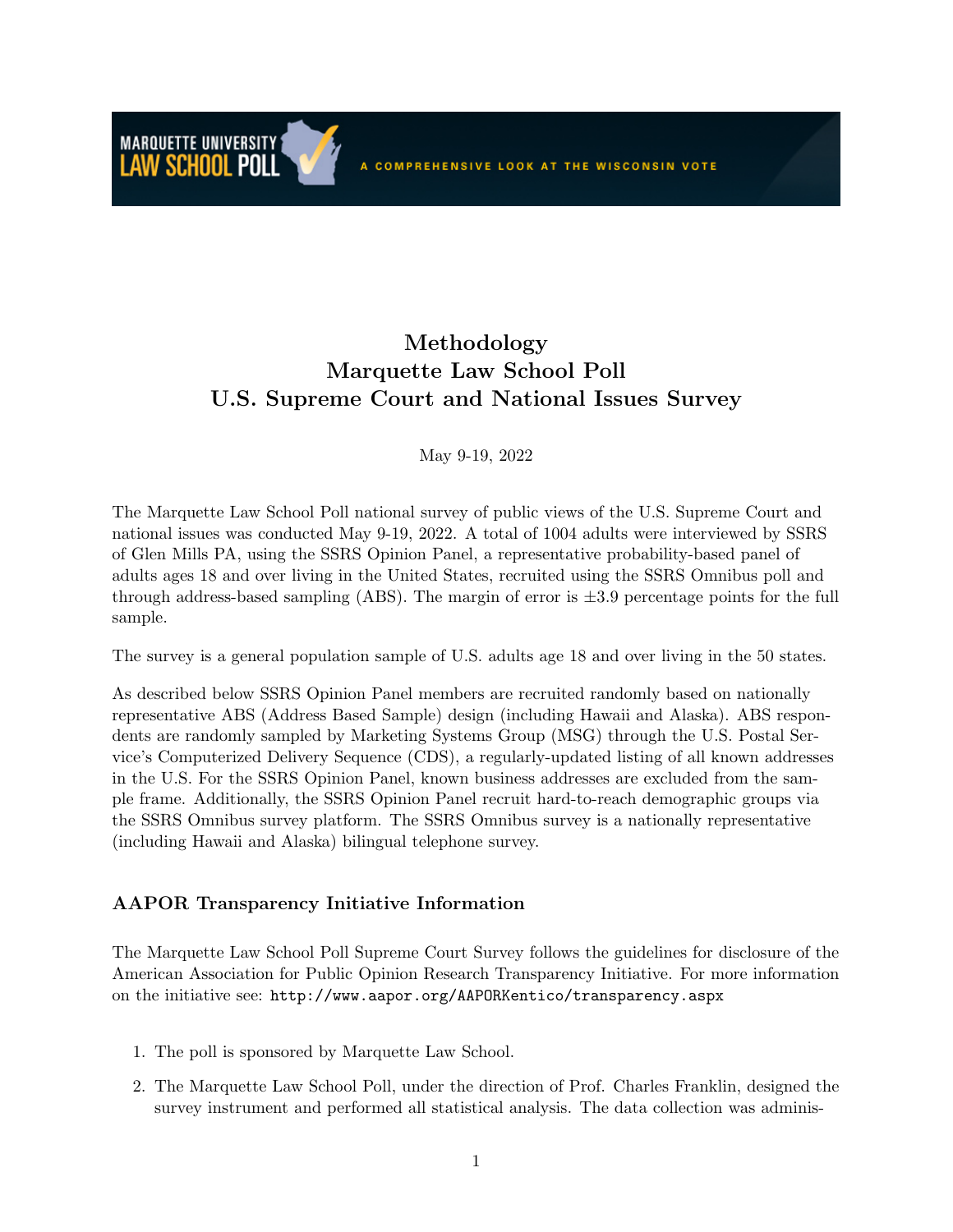tered by SSRS of Glen Mills PA, using the SSRS Opinion Panel, a representative probabilitybased panel of adults ages 18 and over living in the United States.

- 3. Funding for this study was provided by the Marquette Law School Alumni Annual Fund. Their support is gratefully acknowledged.
- 4. The full survey instrument for this study is available online at https://law.marquette.edu/poll/category/results-and-data/
- 5. The population surveyed consists of the general population of U.S. adults age 18 and over living in the 50 states.
- 6. The sample frame is a nationally representative ABS (Address Based Sample) design (including Hawaii and Alaska). ABS respondents are randomly sampled by MSG through the U.S. Postal Service's Computerized Delivery Sequence (CDS), a regularly-updated listing of all known addresses in the U.S.. Additionally, the SSRS Opinion Panel recruits hardto-reach demographic groups via the SSRS Omnibus survey platform. The SSRS Omnibus survey is a nationally representative (including Hawaii and Alaska) bilingual telephone survey.
- 7. The sample uses the SSRS Opinion Panel and is based on address and telephone samples supplied by Marketing Systems Group (MSG). Details of design and response rate are given below.
- 8. The sample was designed to be representative of the adult population of the United States. The sample size is 1004. The margin of error, including design effects due to post-stratification is  $\pm 3.9$  percentage points for the full sample.
- 9. The design effect for this survey is  $\pm 1.57$  which has been incorporated in the calculation of all reported margins of error.
- 10. The survey was administered in English only and was administered on the web. The data were collected May 9-19, 2022.
- 11. Results for all items in the survey, including the full instrument, topline results, crosstabs and this methodological report are be available online. https://law.marquette.edu/poll/category/results-and-data/ For further information contact the survey director, Prof. Charles Franklin at Charles.franklin@marquette.edu
- 12. Further methodological details, including weighting methodology, is included in the following report from SSRS.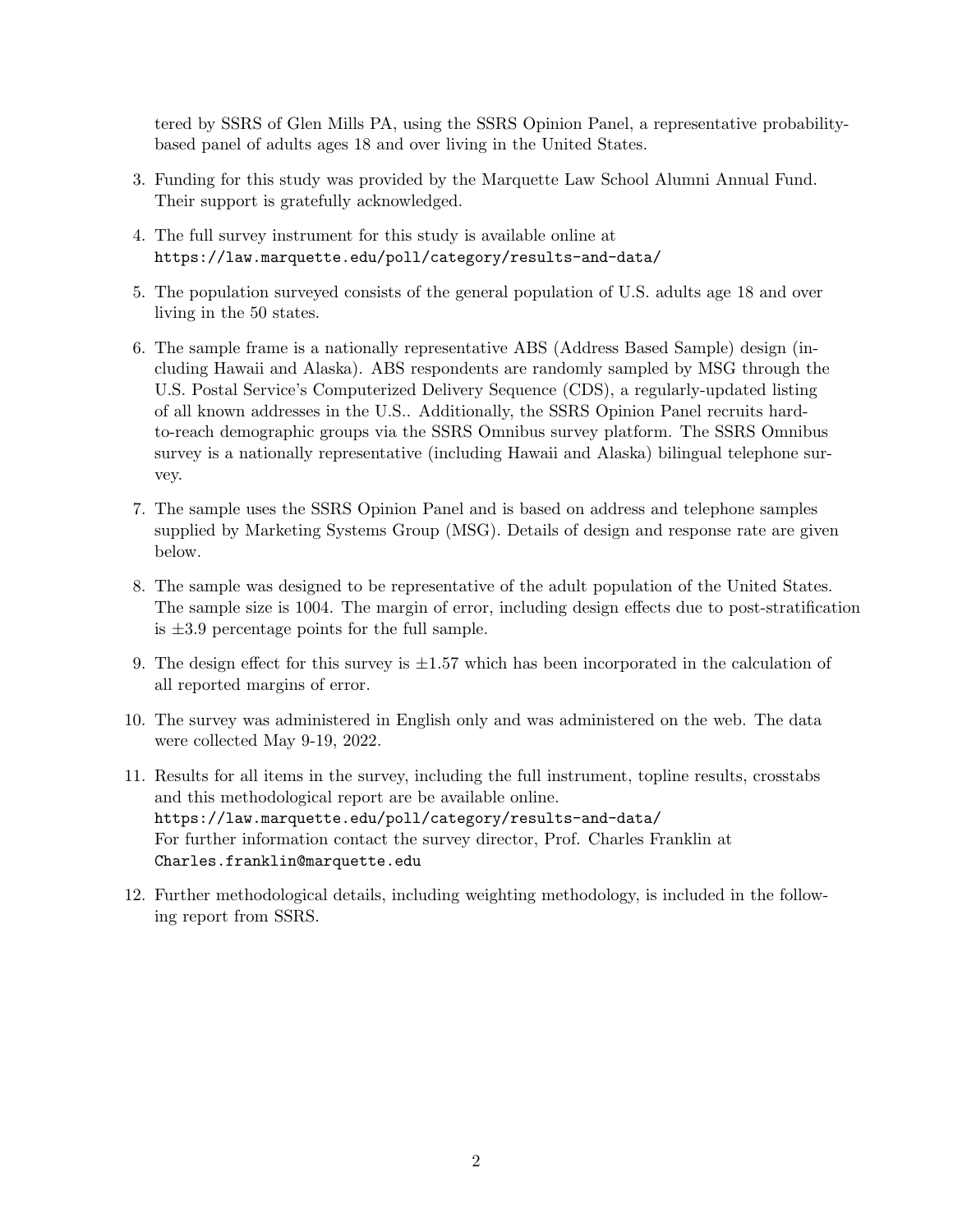# **METHODOLOGY REPORT MAY COURT SURVEY**

Prepared for Dr. Charles Franklin Marquette University Law School

Prepared by:

**David Rodbart**  drodbart@ssrs.com







UNIVERSITY **LAW SCHOOL** 

**JUETTE**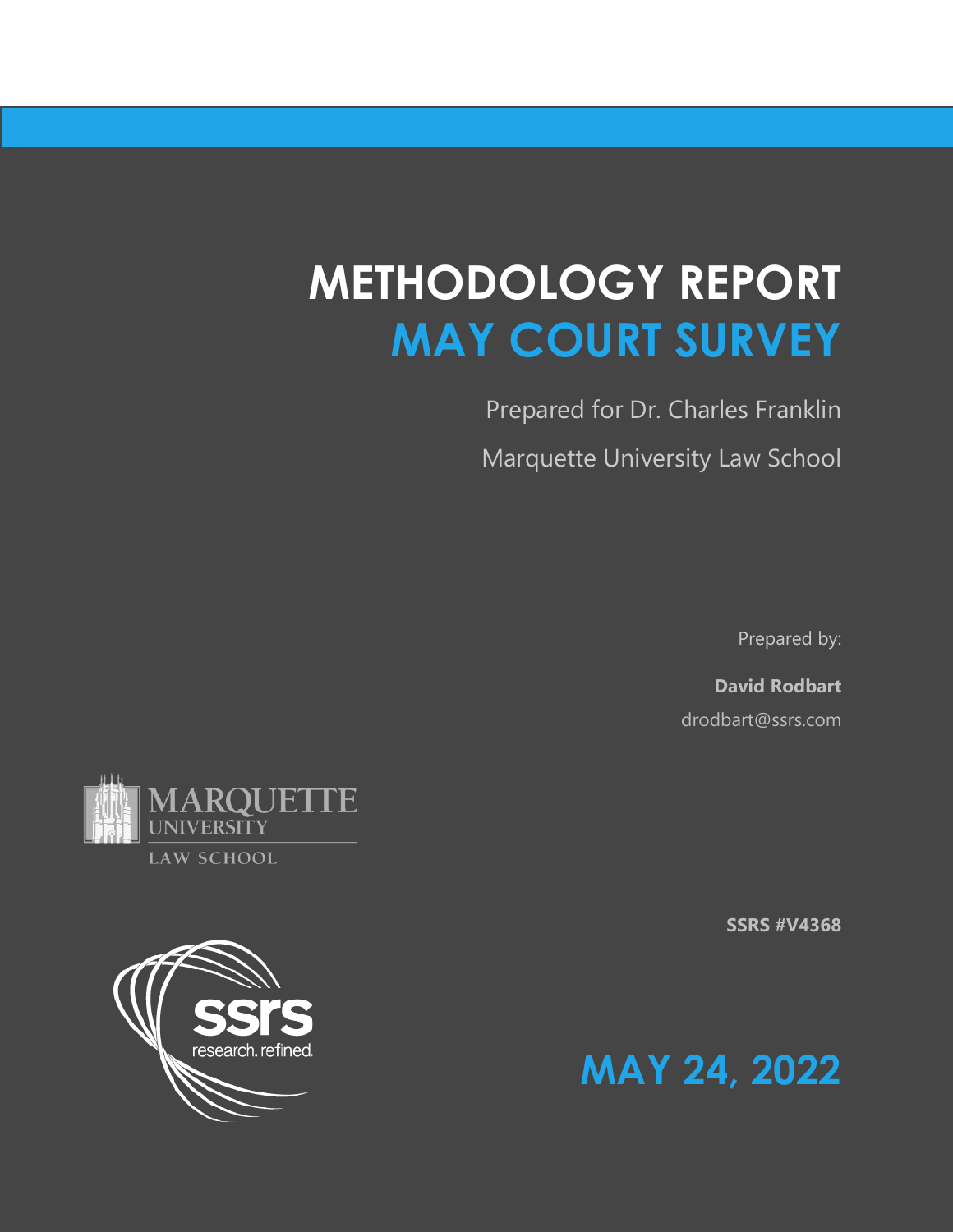# **OVERVIEW**

Marquette University Law School (MULaw) engaged SSRS to conduct the May Court Survey. The goal of this survey was to gauge awareness and reaction to public figures, the branches of government, and in particular the Supreme Court and cases adjudicated. The May Court Survey was conducted online via the SSRS Opinion Panel and invited U.S. adults age 18 and older to participate. Data collection was conducted from May 9-19, 2022, among a sample of 1,004 respondents. Data were weighted to represent the target U.S. adult population.

This report provides information about the sampling procedures and the methods used to collect, process, and weight data for the May Court Survey.

# **SSRS PROFILE**

SSRS is a full-service survey and market research firm managed by a core of dedicated professionals with advanced degrees in the social sciences. SSRS designs and implements research solutions for complex strategic, tactical, public opinion, and policy issues in the U.S. and in more than 40 countries worldwide. The SSRS team specializes in creative problem-solving and informed analysis to meet its clients' research goals. SSRS provides the complete set of analytical, administrative and management capabilities needed for successful project execution. We partner with clients interested in conducting high-quality research. In the industry, SSRS is renowned for its sophisticated sample designs and its experience with all facets of data collection, including those involving multimodal formats.

# **QUESTIONNAIRE DESIGN**

The questionnaire was developed by MULaw in consultation with the SSRS project team. Prior to the field period, SSRS programmed the study into its Confirmit platform that allows data to be collected. Extensive checking of the program was conducted to ensure that skip patterns and sample splits followed the design of the questionnaire. The May Court Survey was conducted in English.

# **SAMPLE DESIGN: THE SSRS OPINION PANEL**

SSRS Opinion Panel members are recruited randomly based on nationally representative ABS (Address Based Sample) design (including Hawaii and Alaska). ABS respondents are randomly sampled by MSG through the U.S. Postal Service's Computerized Delivery Sequence (CDS), a regularly-updated listing of all known addresses in the U.S. For the SSRS Opinion Panel, known business addresses are excluded from the sample frame.

Additionally, the SSRS Opinion Panel recruit hard-to-reach demographic groups via the SSRS Omnibus survey platform.<sup>1</sup> The SSRS Omnibus survey is a nationally representative (including Hawaii and Alaska)

<sup>&</sup>lt;sup>1</sup> Prior to July 2019, the SSRS Opinion Panel was recruited entirely from the SSRS Omnibus.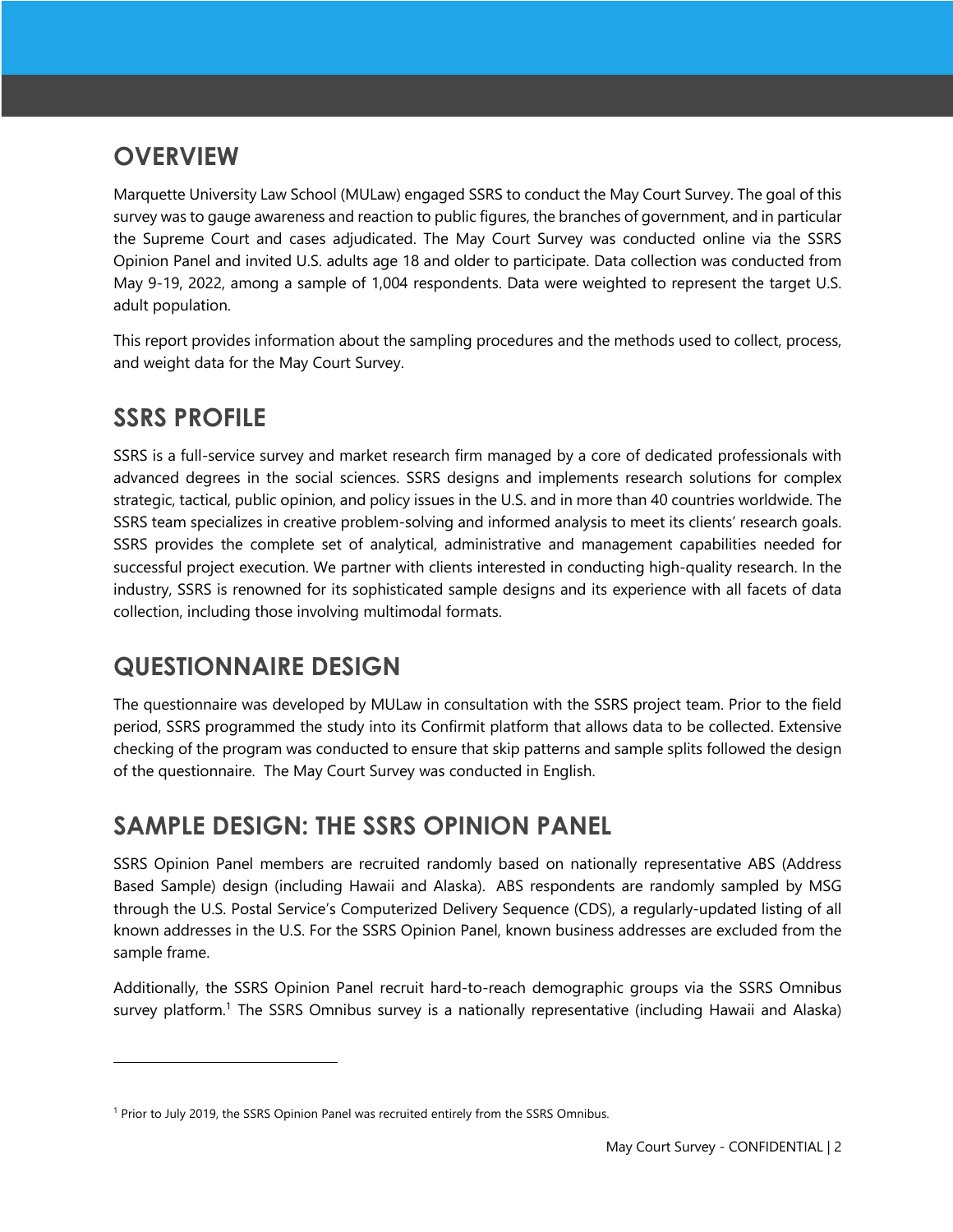bilingual telephone survey designed to meet standards of quality associated with custom research studies. The SSRS Omnibus completes more than 50,000 surveys annually with 80% cell allocation.

# **DATA COLLECTION**

### **Survey Sampling**

Sample drawn for the May Court Survey was stratified by Gender, Age, Race, Education, Region, and Political Party to ensure adequate representation of each.

### **Survey Administration Procedures**

The administration schedule was as follows:

#### **Table 1: Study Schedule:**

| <b>Touchpoint</b> | <b>Start</b> | End:      |
|-------------------|--------------|-----------|
| Soft launch       | 5/9/2022     | 5/10/2022 |
| Full launch       | 5/10/2022    | 5/19/2022 |

A "soft launch" inviting a limited number of panelists to participate was conducted on May 9-10, 2022. After checking soft launch data to ensure that all questionnaire content and skip patterns were correct, additional sample was released to ensure the final sample met the study goals.

Sampled panelists were emailed an invitation to complete the survey online. The email for each respondent included a unique passcode-embedded link. All respondents not responding to their first invitation received up to 3 reminder emails.

In appreciation for their participation, panelists received a \$5 incentive in the form of an electronic gift card.

Mean survey length was 10.8 minutes.

# **COMPLETION RATE/RESPONSE RATE**

Panel response rates are a product of (1) response rates to the original invitation to participate; (2) the completion rate, among panelists, with the invitation to participate in the study. Table 2 details the completion and response rates for this study.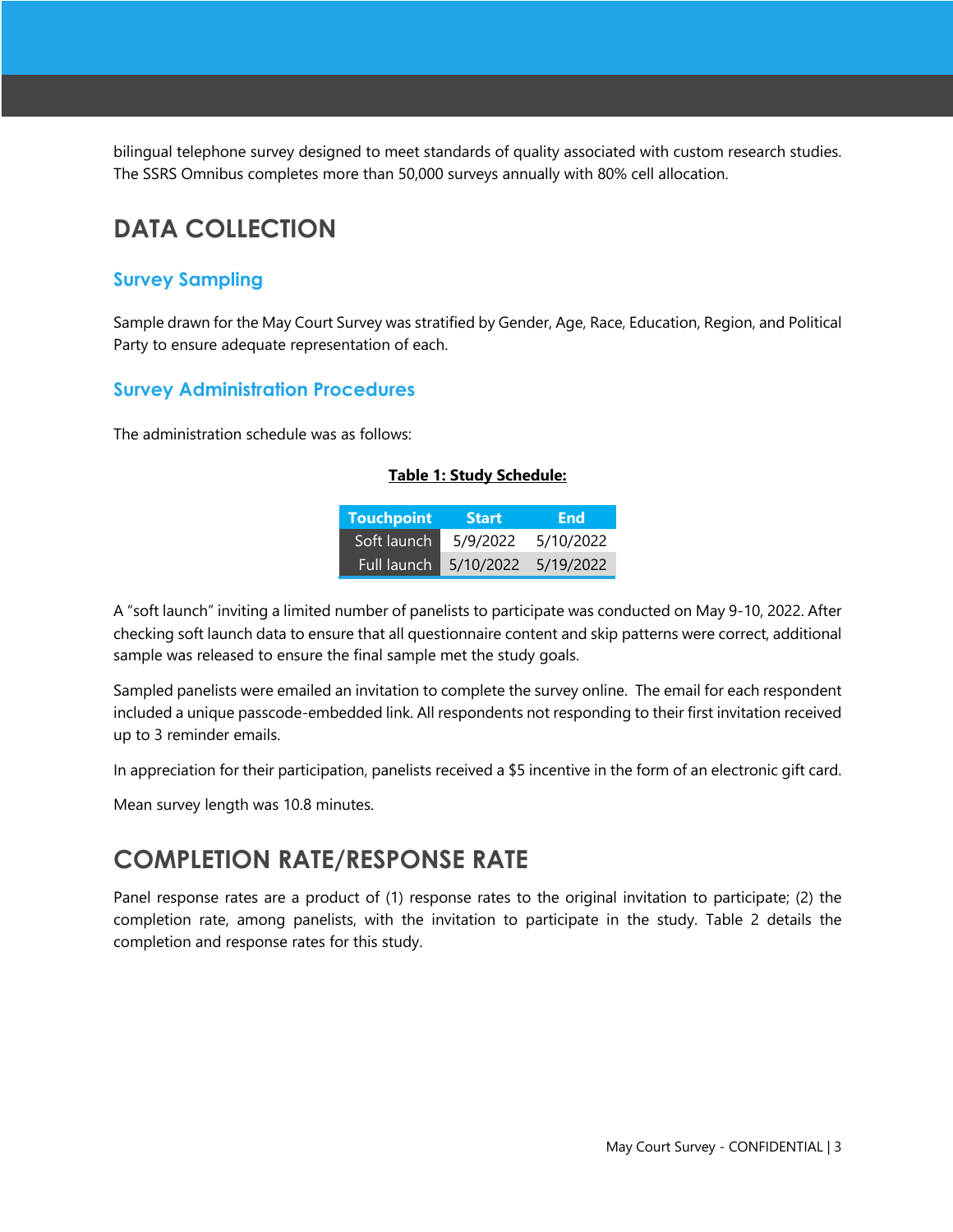#### **Table 2: Completion Rate/Response Rate:**

| <b>Touchpoint</b>                            |            |  |
|----------------------------------------------|------------|--|
| Invited to Participate/Total Eligible Sample | $2,325^*$  |  |
| Completed                                    | 1.004      |  |
| <b>Survey Completion Rate</b>                | 43.0%      |  |
| Composite Response Rate                      | $2.2%^{2}$ |  |

\* Total invited was 2,335, but 10 respondents were screened out due to not agreeing to do the survey/wrong age/no age.

# **DATA PROCESSING AND INTEGRATION**

SSRS implemented several quality assurance procedures in data file preparation and processing. In addition to extensive testing of the online survey prior to the launching data collection, soft launch survey data were carefully checked for accuracy, completeness, and non-response to specific questions so that any issues could be identified and resolved prior to the full launch.

The data file programmer implemented a "data cleaning" procedure in which web survey skip patterns were created in order to ensure that all questions had the appropriate numbers of cases. This procedure involved a check of raw data by a program that consisted of instructions derived from the skip patterns designated on the questionnaire. The program confirmed that data were consistent with the definitions of codes and ranges and matched the appropriate bases of all questions.

# **WEIGHTING**

Data were weighted to represent adults 18+ using the SSRS Opinion Probability Panel. The data were weighted by first applying a base weight then balancing the demographic profile of the sample to target population parameters.

### **Base weight (BW)**

The base weight for the SSRS Prob Panel was computed differently depending on whether the panelist was recruited from the Omnibus or from Address Based Sample (ABS).

### **Omnibus Recruits**

The base weight for the Omnibus recruits (OMNI BW) was their original base weight. This base weight accounted for selection probability of telephone numbers along with the overlapping

<sup>&</sup>lt;sup>2</sup> Product of the SSRS Opinion Panel recruitment response rate and the current survey completion rate.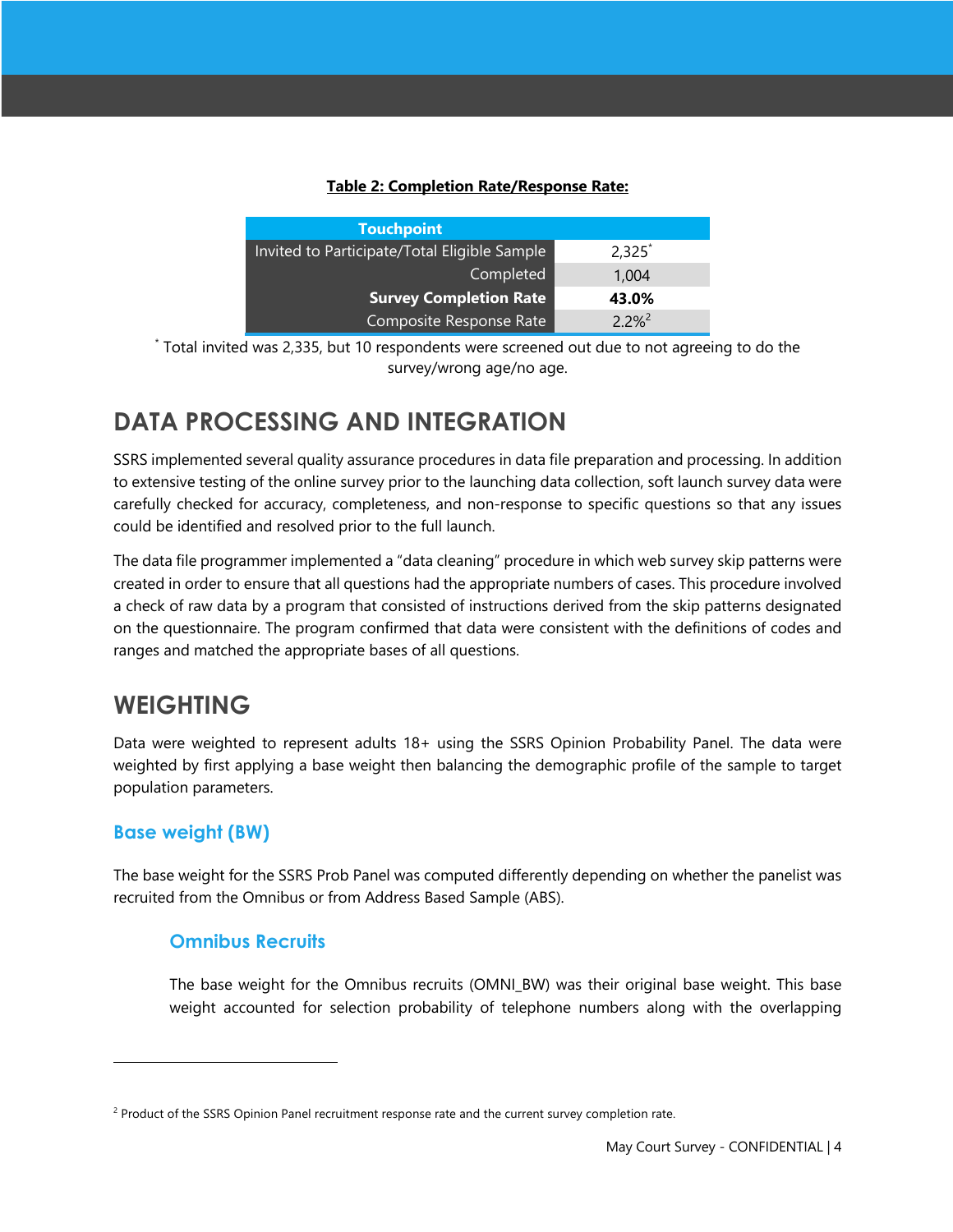landline and cell frames. And for panelists recruited via landline sample, it also adjusted for different selection probabilities based on the number of adults in the household.

#### **ABS Recruits**

The base weight for ABS recruits (ABS\_BW) was the product of a sampling weight (ABS\_SAMPWT) and a household size adjustment (ADULTS). The sampling weight corrected for the disproportionate sample design by adjusting the distribution of ABS COMPLETES across the ABS strata to match the distribution of the ABS frame across strata.

The sampling weight for the ABS recruits was expressed as  $ABS\_SAMPWT_i = P_i/p_i$  where  $P_i$  is the proportion of the sample frame from in stratum  $i$  and  $p_i$  is the proportion of completed interviews from in stratum  $i$ .

The household size adjustment (ADULTS) was simply the number of adults in the household, capped at 3.

The base weight for the ABS recruits were the product of the sampling weight and the household size adjustment.

$$
ABS\_BW = ABS\_SAMPWT \times ADULTS
$$

The unadjusted base weight (UBW) was

 $UBW = \begin{cases} OMNI\_BW, & \text{cases recruited from SSRS Omnibus} \\ \text{APS, BH} & \text{gauge normalized from APS example} \end{cases}$ ABS\_BW, cases recruited from ABS sample

The base weights were standardized by recruitment source to produce the standardized base weight (SBW).

$$
SBW = \begin{cases} UBW \times n_{OMNI} / \sum_{i \in OMNI} UBW_i, & \text{cases recruited from SSRS Omnibus} \\ UBW \times n_{ABS} / \sum_{i \in ABS} UBW_i, & \text{cases recruited from ABS sample} \end{cases}
$$

#### **Non-Internet Adjustment (NIA)**

This was a propensity score adjustment to model households with internet access to be representative of all households (regardless of whether or not they have internet access). Propensity scores were estimated by modeling panel response mode on a range of demographic and attitudinal covariates. The model was a CART<sup>3</sup> (Classification and Regression Trees) decision tree built in SPSS by using its scoring wizard available with the decision tree license. Adjustments for

<sup>&</sup>lt;sup>3</sup> Practical Tools for Designing and Weighting Survey Samples (2nd ed.) by Richard Valliant, Jill A. Dever, and Frauke Kreuter. Cham, Switzerland: Springer, 2018.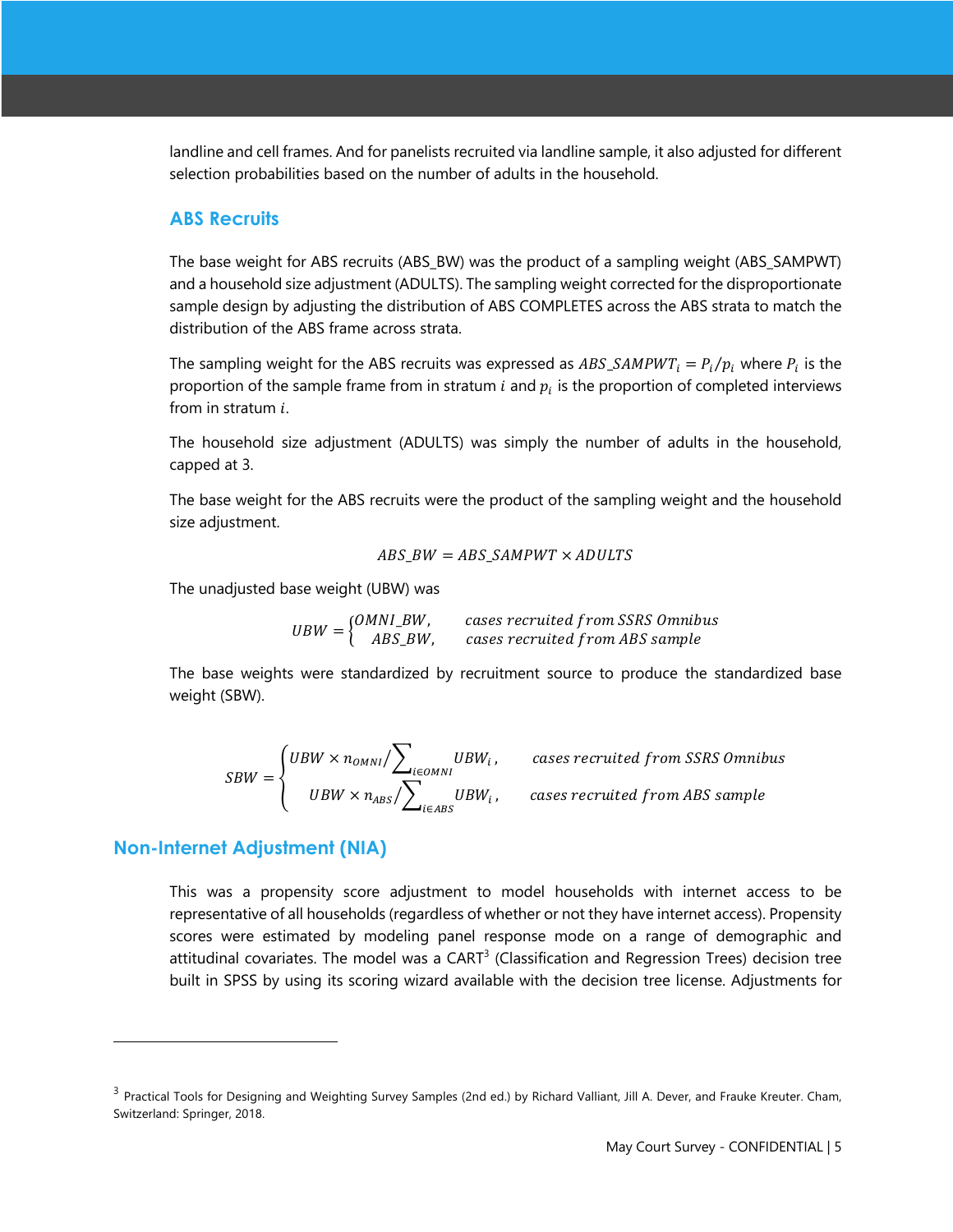each panel participant were then calculated as the reciprocal of the model estimated propensity to be an internet user, currently using non-internet cases.

The final base weight (FBW) was the product of the standardized base weight and the non-internet adjustment.

> $FBW = \begin{cases} SBW \times NIA, & \text{if project has no phone component} \\ SUB, & \text{if musical hexahene commonent} \end{cases}$ SWB, if project has phone component

The final standardized base weight (FSBW) if the final base weight standardized by recruitment source.

$$
FSBW = \begin{cases} FBW \times n_{OMNI} / \sum_{i \in OMNI} FBW_i, & \text{cases recruited from SSRS Omnibus} \\ FBW \times n_{ABS} / \sum_{i \in ABS} FBW_i, & \text{cases recruited from ABS sample} \end{cases}
$$

### **Raking**

With the base weight applied, the data were weighted to balance the demographic profile of the sample to the target population parameters.

To handle missing data among some of the demographic variables we employ a technique called hot decking. Hot deck imputation replaces the missing values of a respondent randomly with another similar respondent without missing data. These are further determined by variables predictive of non-response that are present in the entire file. We use an SPSS macro detailed in 'Goodbye, Listwise Deletion: Presenting Hot Deck Imputation as an Easy and Effective Tool for Handing Missing Data' (Myers, 2011).

Weighting was accomplished using SPSSINC RAKE, an SPSS extension module that simultaneously balances the distributions of all variables using the GENLOG procedure.

Data were weighted to distributions of: sex by age, sex by education, age by education, race/ethnicity, census region, civic engagement, population density, and party ID. The main demographic benchmarks were obtained from the 2021 Current Population Survey (CPS)<sup>4</sup>. The civic engagement benchmark was derived from September 2019 CPS Volunteering and Civic Life Supplement data<sup>5</sup>. The population density came from Census Planning Database 2020<sup>6</sup>. The party ID, party lean, and religion benchmarks came from NPORS annual dataset released by Pew Research<sup>7</sup>.

<sup>4</sup> Sarah Flood, Miriam King, Renae Rodgers, Steven Ruggles, J. Robert Warren and Michael Westberry. Integrated Public Use Microdata Series, Current Population Survey: Version 9.0 [dataset]. Minneapolis, MN: IPUMS, 2021. https://doi.org/10.18128/D030.V9.0.

<sup>&</sup>lt;sup>5</sup> Civically engaged respondents are defined as those who have volunteered in the past 12 months or who talk to their neighbors daily. https://www.census.gov/programs-surveys/cps/about/supplemental-surveys.html

<sup>6</sup> https://www.census.gov/topics/research/guidance/planning-databases/2020.html

<sup>7</sup> https://www.pewresearch.org/methods/fact-sheet/national-public-opinion-reference-survey-npors/ - May 29 to Aug 25, 2021.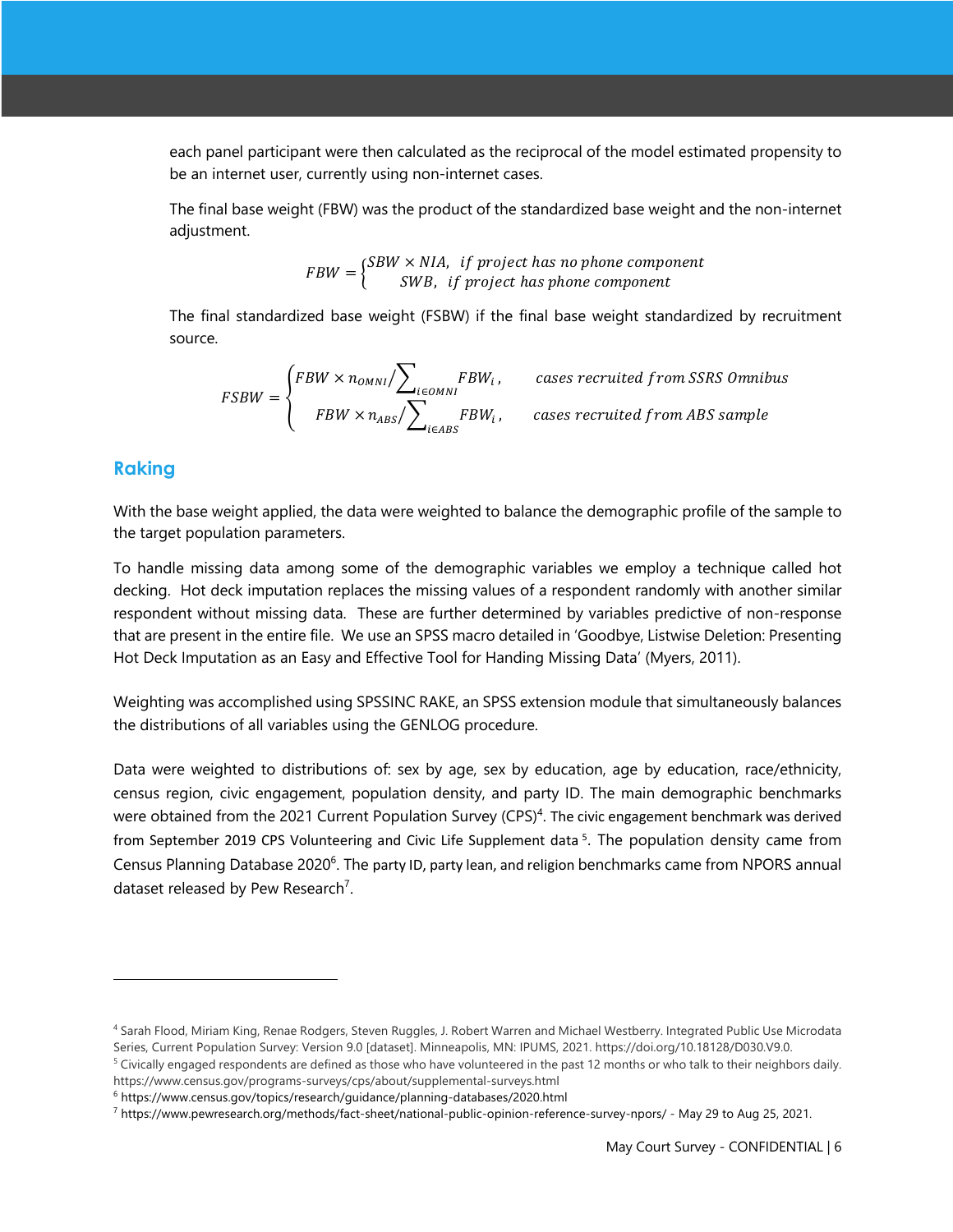| Category           | Values                     | Parameter      | Unweight       | Weight         |
|--------------------|----------------------------|----------------|----------------|----------------|
| Sex by age         | Male 18-24                 | 5.7%           | 2.4%           | 5.1%           |
|                    | Male 25-34                 | 9.0%           | 8.6%           | 9.1%           |
|                    | Male 35-44                 | 8.2%           | 7.7%           | 8.1%           |
|                    | Male 45-54                 | 7.7%           | 8.1%           | 7.7%           |
|                    | Male 55-64                 | 7.9%           | 7.2%           | 8.0%           |
|                    | Male 65+                   | 9.9%           | 12.3%          | 10.1%          |
|                    | Female 18-24               | 5.6%           | 3.2%           | 5.4%           |
|                    | Female 25-34               | 8.9%           | 13.2%          | 9.1%           |
|                    | Female 35-44               | 8.4%           | 10.0%          | 8.5%           |
|                    | Female 45-54               | 8.0%           | 7.4%           | 8.1%           |
|                    | Female 55-64               | 8.6%           | 9.7%           | 8.8%           |
|                    | Female 65+                 | 12.1%          | 10.5%          | 12.2%          |
| Sex by education   | Male HS grad or less       | 19.5%          | 13.4%          | 19.0%          |
|                    | Male Some college          | 12.7%          | 12.4%          | 12.7%          |
|                    | Male College grad +        | 16.3%          | 20.3%          | 16.4%          |
|                    | Female HS grad or less     | 18.4%          | 18.9%          | 18.8%          |
|                    | Female Some college        | 14.4%          | 15.7%          | 14.3%          |
|                    | Female College grad +      | 18.8%          | 19.2%          | 18.9%          |
|                    | 18-34 HS grad or less      | 11.2%          | 9.2%           | 10.8%          |
|                    | 18-34 Some college         | 9.3%           | 7.4%           | 8.9%           |
|                    | 18-34 College grad +       | 8.8%           | 10.9%          | 8.9%           |
|                    | 35-54 HS grad or less      | 10.9%          | 10.5%          | 10.8%          |
|                    | 35-54 Some college         | 7.9%           | 9.4%           | 8.0%           |
| Age by education   |                            |                | 13.2%          | 13.5%          |
|                    | 35-54 College grad +       | 13.4%          | 12.7%          | 16.1%          |
|                    | 55+ HS grad or less        | 15.8%          | 11.4%          | 10.1%          |
|                    | 55+ Some college           | 9.9%           | 15.4%          | 12.9%          |
|                    | 55+ College grad +         | 12.8%          |                |                |
| Race/ethnicity     | White non-Hisp             | 62.5%          | 63.3%<br>11.1% | 63.0%<br>11.5% |
|                    | <b>Black non-Hisp</b>      | 12.0%<br>16.9% | 19.0%          | 17.0%          |
|                    | Hispanic<br>Other non-Hisp | 8.6%           | 6.6%           | 8.5%           |
|                    | Northeast                  | 17.2%          | 16.8%          | 17.1%          |
|                    | Midwest                    | 20.6%          | 23.3%          | 20.9%          |
| Census region      | South                      | 38.3%          | 36.9%          | 38.1%          |
|                    | West                       | 23.9%          | 23.0%          | 23.9%          |
|                    |                            |                | 58.1%          | 67.0%          |
| Civic engagement   | Not engaged                | 67.3%          | 41.9%          | 33.0%          |
| Population density | Civically engaged          | 32.7%          | 19.4%          | 20.2%          |
|                    | 1 Lowest 20%               | 20.0%          |                |                |
|                    | 2                          | 20.0%          | 16.8%          | 20.0%          |
|                    | 3                          | 20.0%          | 20.5%          | 20.0%          |
|                    | $\overline{4}$             | 20.0%          | 21.0%          | 19.9%          |
|                    | 5 Highest 20%              | 20.0%          | 22.2%          | 20.0%          |
| Party ID (panel)   | Rep                        | 27.1%          | 27.6%          | 27.4%          |
|                    | Dem                        | 31.6%          | 32.3%          | 31.6%          |
|                    | Ind/Other                  | 41.3%          | 40.1%          | 41.0%          |